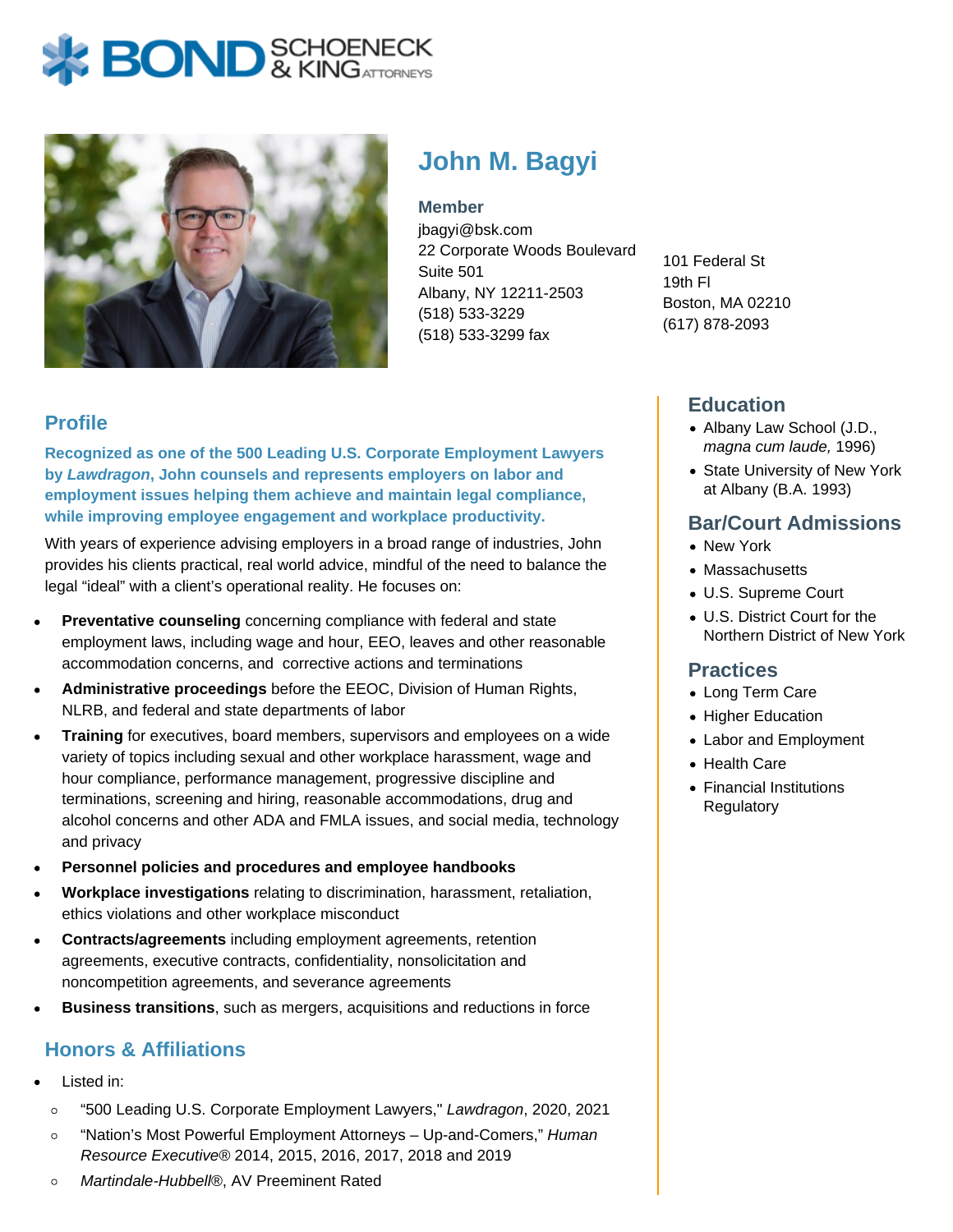

- "Lawyer of the Year" Albany Labor Law Management, The Best Lawyers in  $\circ$ America® 2014, 2017, 2020, 2022
- "Lawyer of the Year" Albany Litigation Labor and Employment, The Best  $\circ$ Lawyers in America® 2015
- "Lawyer of the Year" Albany Employment Law Management, The Best  $\circ$ Lawyers in America® 2014
- $\circ$ New York Super Lawyers®, 2009 - present
- The Best Lawyers in America®, 2007 present  $\circ$
- "Friend of the Year," Capital Region Human Resources Association, 2012  $\circ$
- Excellence in Alumni Service Award, Albany Law School, 2005
- 40 Under Forty Honoree, Capital District Business Review, 2004
- Executive Editor, Albany Law Review
- New York State Bar Association

#### **Representative Presentations**

- Adirondack Regional Chambers of Commerce
- ADK HR
- American Automobile Association, National HR Conference
- American Society for Training & Development (ASTD), Hudson Mohawk Chapter
- Business Council of New York State, Labor and Human Resources Committee
- Capital District Women's Bar Association
- Capital Region Human Resources Association
- Capital Region Recruiters Network
- College and University Personnel Association (CUPA-HR)
- Columbia County Chamber of Commerce
- Columbia County HR Roundtable
- Empire State Society of Association Executives
- Healthcare Association of New York State (HANYS)
- HR Pro (formerly Personnel Management Association)
- Internation Personnel Management Association (IPMA)
- LeadingAge New York
- Manufacturers Association of Central New York (MACNY)
- Mid-Hudson Human Resource Association
- Mid-Hudson Valley Society for Human Resource Management
- Mohawk Valley Society for Human Resource Management
- New York Credit Union Association
- New York State Association of Health Care Providers
- New York State Association of Homes & Services for the Aging (NYAHSA)
- New York State Association of Professional Land Surveyors
- New York State Bar Association, Labor and Employment Section
- New York State Funeral Directors Association
- New York State Industries for the Disabled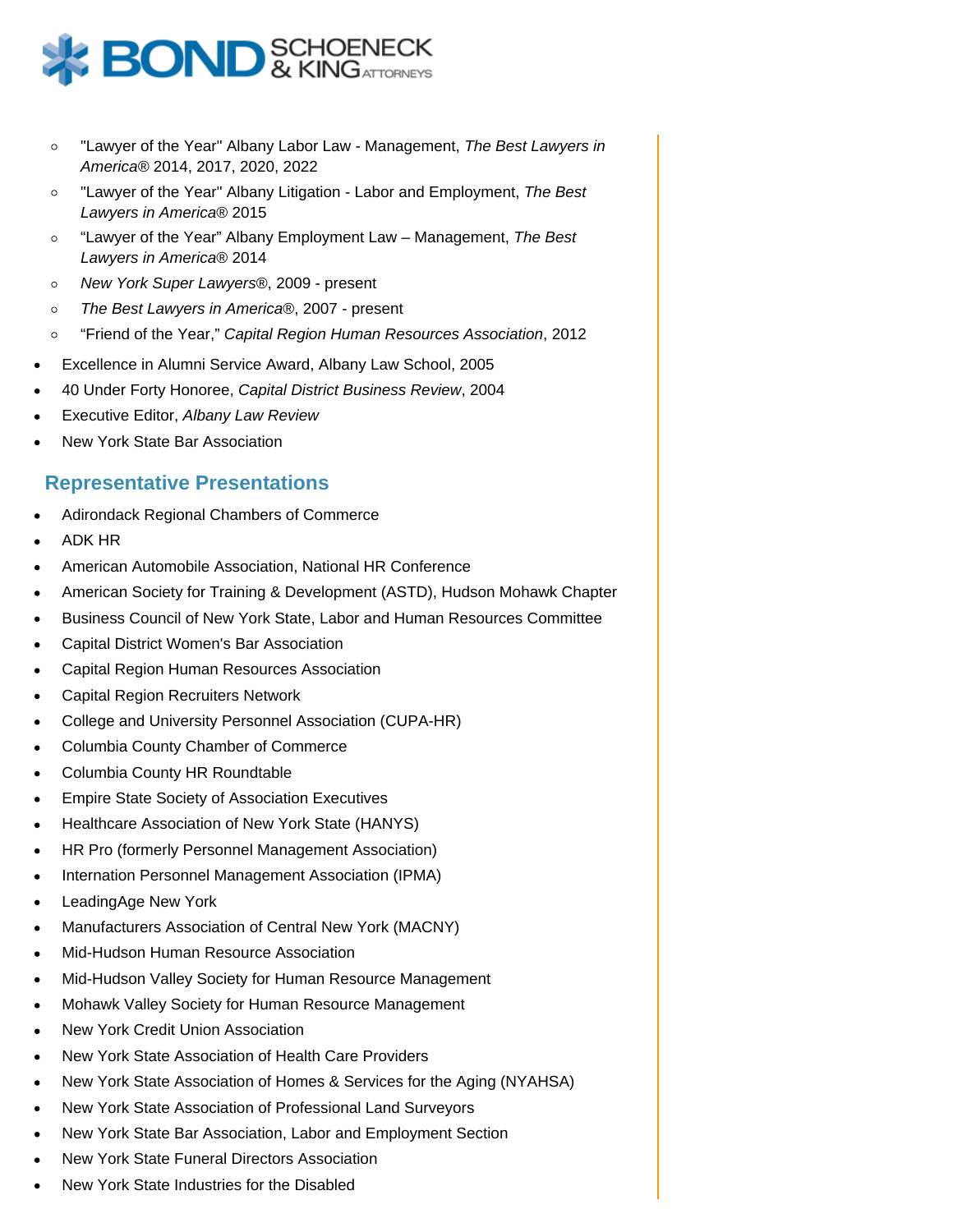

- New York State Insurance Association
- New York State Rehabilitation Association
- New York State Job Service Employer Committees (Albany, Fulton/Montgomery, Schenectady, Rensselaer, Columbia & Greene Counties)
- New York State Society for Human Resource Management
- New York State Telecommunications Association, Inc.
- Northeast New York Health Care Human Resources Association
- Rensselaer County Chamber of Commerce
- Society for Human Resource Management

#### **Representative Publications**

- Quoted in "Trump Sued Over 'One Reg In, Two Out' Executive Order," Society for Human Resource Management Newsletter, February 14, 2017
- New York's salary threshold for executive and administrative exemptions has increased," Business Journal News Network, February 13, 2017
- Quoted in "Businesses react to changes in OT rules," The Daily Gazette, December 19, 2016
- Quoted in "Locally, opinions divided on Obama's overtime rule change," The Daily Gazette, May 18, 2016
- John M. Bagyi and James Holahan, "What Employees Don't Know Hurts Everyone," New York Law Journal Special Report, March 9, 2014
- John M. Bagyi and W.S Becker, "The Civil Rights Act of 1991," Human Resources Encyclopedia, Pfeiffer, 2011
- "Preventing Harassment," Security Management, January 2009
- "Legal Q&A," CRHRA Newsletter, 2001-2004
- "Employee handbooks: a tool to avoid employer liability," Professional Insurance Agents Magazine, June 2004
- John M. John and Peter A. Jones, "Blowing the Whistle: Dealing with Sarbanes Oxley and Beyond," HR Review, New York State Society for Human Resource Management, Spring/Summer 2004
- "Union Organizing what you need to know now, Tools for the Trade," New York State Association of Health Care Providers, May/June 2004
- John M. Bagyi and Peter A. Jones, "What HR Professionals Need To Know About HIPAA's Privacy Regulations," HR Review, New York State Society for Human Resource Management, Fall/Winter 2002
- "Employee Handbooks Have Become A Necessary Tool For Employers," Capital District Business Review, July 5, 2002
- "New Union Election Law Affects Some Employers," The Human Resource Line, The Business Council of New York State, February 2002
- John M. Bagyi and Louis P. DiLorenzo, "Employment Litigation in Upstate New York: Results of the Bond, Schoeneck & King Study," New York Employment Law & Practice, October 2001 Contributor, Paul Grossman, et al., Employment Discrimination Law (Supp. 2000; Supp. 2002)
- "Board of Education of Kiryas Joel v. Grumet: Misconstruing the Status Quo as a Neutral Baseline," 60 Albany Law Review 543, 1996